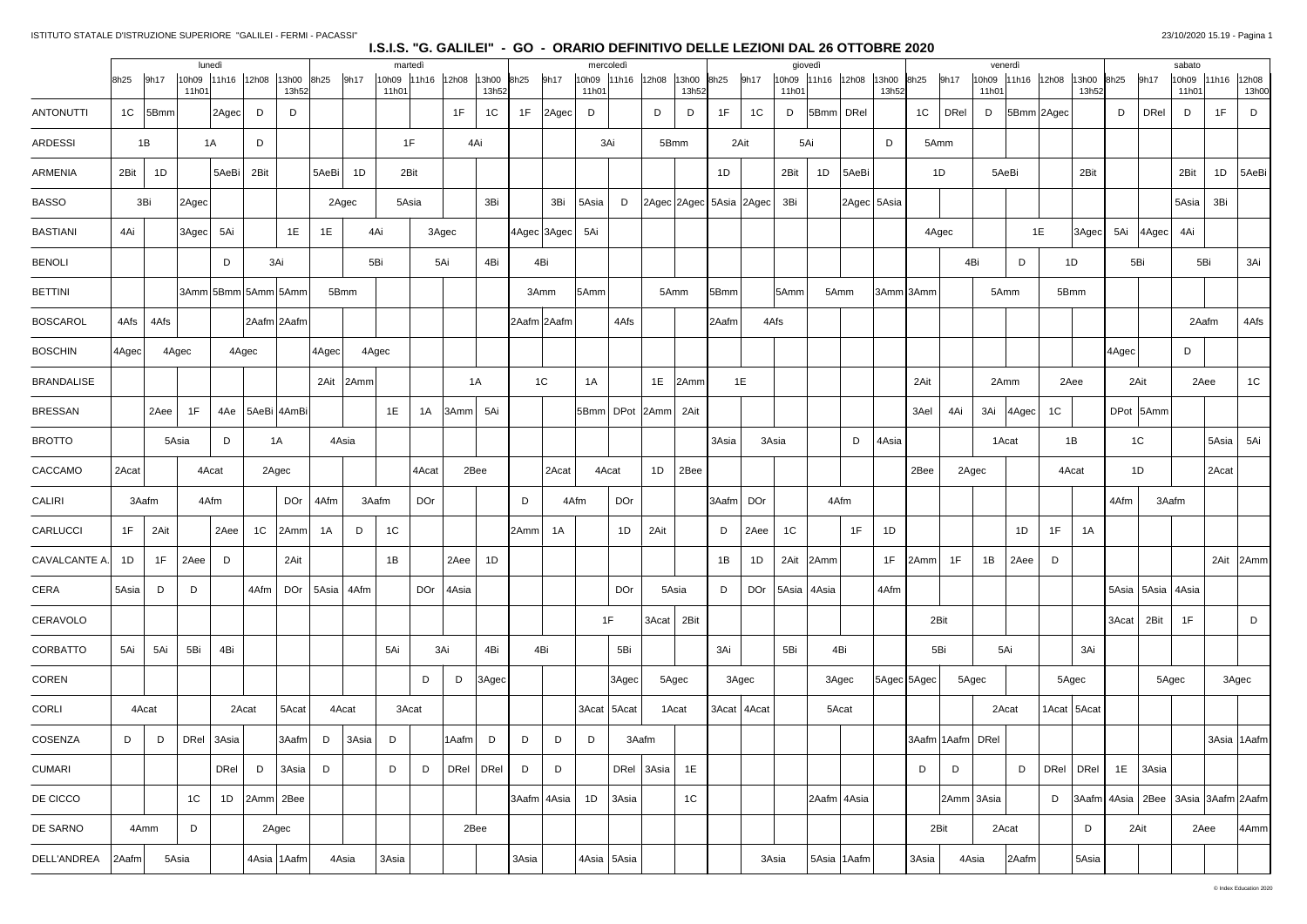|                    |       |                | lunedì                     |       |                               |                |                               |      |                | martedì       |                |                |       |                   |       | mercoledì                    |       |                       |       |                 | giovedì                       |      |                           |                   |              | venerdì                    |                                       |                    | sabato |                      |              |
|--------------------|-------|----------------|----------------------------|-------|-------------------------------|----------------|-------------------------------|------|----------------|---------------|----------------|----------------|-------|-------------------|-------|------------------------------|-------|-----------------------|-------|-----------------|-------------------------------|------|---------------------------|-------------------|--------------|----------------------------|---------------------------------------|--------------------|--------|----------------------|--------------|
|                    | 8h25  | 9h17           | 10h09 11h16 12h08<br>11h01 |       |                               | 13h00<br>13h52 | 8h25                          | 9h17 | 10h09<br>11h01 | $11h16$ 12h08 |                | 13h00<br>13h52 | 8h25  | 9h17              | 11h01 | 10h09 11h16 12h08            |       | 13h00<br>13h52        | 8h25  | 9h17<br>11h01   | 10h09 11h16 12h08 13h00       |      | 13h52                     | 8h25              | 9h17         | 10h09 11h16 12h08<br>11h01 | 13h00 8h25<br>13h52                   | 9h17               | 11h01  | 10h09 11h16 12h08    | 13h00        |
| <b>DESIDERIO</b>   |       |                |                            |       |                               |                |                               | 3Ae  |                | D             |                | 3AI            |       |                   |       | 3AI                          |       |                       |       |                 |                               |      |                           |                   |              |                            | 3AI                                   |                    |        |                      |              |
| DI FILIPPO         |       |                |                            |       |                               |                |                               |      |                | <b>DRel</b>   |                | 5Asia          | D     | D                 |       | D                            | D     |                       |       |                 | D                             |      | 5Asia 1Aafm               |                   | 5Asia        |                            | D<br>D                                | D<br>l Aafm ∣      |        | DRel   5Asia   5Asia |              |
| DI GIACOMO         |       |                | 3Ael                       | 2Bee  | 2Aee                          | 5Ae            | 2Aee                          | 5Ae  | 1A             | 3Ael          |                | 4Ae            | 1A    | 2Bee              |       |                              |       |                       | 5Ae   | 3Ael<br>4Ae     |                               | 2Bee | 1A                        |                   |              |                            |                                       | 4Ae                | 3Ael   | 1A                   | $\vert$ 2Aee |
| DONDA A.           |       |                |                            |       |                               |                | 3Bi                           | 5Bi  |                |               | 4Afm 3Aafm     |                | 5Bi   |                   |       | 3Bi                          |       | 5Bi                   |       |                 | 5Bi                           | 3Bi  | 5Bi                       |                   |              | 3Aafm 4Afm                 | 5Bi<br>D                              | 5Bi                |        | 5Bi                  |              |
| DONDA G.           | 5AeBi |                | D                          |       | 3Agec                         |                |                               |      |                |               |                |                |       | 1D                | D     |                              |       | 2Aee                  |       |                 | 4Ae                           |      | 4Agec                     |                   | 1E           | 1Aafm                      |                                       |                    |        |                      | 2Agec        |
| <b>ERCOLINI</b>    |       | 2Bit           |                            | 1F    | 2Bee                          | 1D             | 2Bee                          | D    |                | 1D            | 2Bit           | 2Acat          |       |                   |       |                              |       |                       | 2Agec | D<br>2Acat      | 1F                            |      |                           | 2Acat             |              | 2Bit<br>1D                 | 2Bee 2Agec 2Agec                      | 1F                 |        |                      |              |
| <b>FAGANEL</b>     |       | 2Amm           |                            |       | 4Amm                          |                | 5Bmm 3Amm 4Amm                |      |                | 4Amm          |                |                |       |                   |       |                              |       |                       | 3Amm  | 5Bmm            |                               |      | 4Amm 2Amm                 |                   | 4Amm         |                            | 3Amm                                  | 4Amm               |        |                      | 2Amm 5Bmm    |
| <b>FAGGIOLI</b>    | D     | D              |                            |       | 3Agec 5Agec 4Agec 5Agec       |                |                               | D    | 5Amm           |               |                |                | 3Agec |                   | D     | 5Amm                         |       |                       | 4Agec | $5 \text{Agec}$ | D                             | D    | $ 3 \text{Agec} $         |                   |              | $ 3 \text{Agec} $<br>D     | 4Agec 5Amm                            |                    |        |                      |              |
| <b>FERRARI</b>     |       |                |                            |       |                               |                | 1B                            | D    |                | D             |                | 4Afm   1Aafm   | D     | D                 |       | 2Ait                         | 4Afm  | 1A                    | 2Bit  | D<br>1Aafm      |                               |      |                           | <b>DRel</b>       | 1B           | DRel<br>1A                 |                                       |                    | 4Afm   | 2Bit                 | 2Ait         |
| <b>FRANCESCON</b>  |       |                |                            |       |                               |                |                               |      |                |               |                |                | 1B    |                   |       |                              |       |                       |       |                 |                               |      |                           |                   |              |                            |                                       |                    | 1B     |                      |              |
| <b>GAGGIOLI</b>    | 2Ait  | 1E             | 1D                         | 2Bit  |                               |                |                               |      |                |               |                |                |       | 1E                | 2Ait  |                              | 2Bit  | 5Ai                   |       | 5Ai             | 1C                            | 2Ait | 2Bit                      |                   |              |                            | 1D                                    | 1 <sup>C</sup>     | 5Ai    | D                    | 5Ai          |
| GALLON             |       |                |                            |       |                               |                | D                             |      |                | 3Acat         |                | 3Acat          |       |                   |       |                              |       |                       | 4Acat | 3Acat           |                               |      |                           |                   |              |                            |                                       |                    |        |                      | 4Acat        |
| GARRA              |       |                |                            |       |                               |                |                               |      | 3Amm           | 2Agec         |                | 1F             |       |                   |       | $ 2 \text{Agec} $            | 1F    | 3Amm                  |       |                 |                               |      |                           | $ 2 \text{Agec} $ |              | 3Amm<br>1F                 |                                       | 3Amm 2Agec         |        |                      | 1F           |
| <b>GEREON</b>      | 5Acat |                | 4Acat                      |       |                               | 5Acat          | 4Acat                         |      | D              |               |                |                |       | 5Acat             |       | 4Acat                        | 3Acat |                       |       | D               | 5Acat                         |      | 3Acat                     |                   |              |                            |                                       | 5Acat              | 5Acat  |                      |              |
| <b>GIORGI</b>      |       |                |                            |       |                               |                | 2Aafm                         |      | 4Afm           |               |                |                |       |                   |       | D                            |       | $ 2Aafm $ 4Afm        |       |                 |                               |      |                           |                   |              | 4Afm<br>D                  | 2Aafm                                 |                    |        |                      |              |
| <b>GIUSTIZIERI</b> | 1Acat |                |                            | 5Acat |                               | 5Agec          |                               |      |                |               |                |                |       | 5Agec 3Acat 5Acat |       |                              |       | 4Acat   2Acat   5Agec |       | D<br>1Acat      | 2Acat                         |      |                           |                   |              |                            | 2Acat   4Acat   5Acat   3Acat   1Acat | 4Acat              |        | 3Acat                | 2Acat        |
| GONANO             |       |                | 4Asia 4Asia                |       |                               |                |                               |      |                | 4Asia         |                |                |       |                   |       |                              |       | 4Asia                 |       |                 |                               |      | 4Asia                     |                   |              | 4Asia                      |                                       |                    |        |                      |              |
| <b>GRION</b>       | 3Ael  |                | 2Amm                       |       | 4Ae                           |                |                               |      |                |               |                |                |       | 3Ael 2Amm         |       | 4Ae                          |       | 3Ael                  |       | 3Ael 2Amm 2Amm  | D                             |      | 4Ae                       |                   |              | 4Ae                        |                                       | 4Ae 2Amm 2Amm 3Ael |        |                      |              |
| <b>INTINI</b>      | 3Asia |                | D                          |       |                               |                |                               |      |                |               |                | 3Asia 2Aafm    |       | DPcto   DPcto     |       | D                            | D     | D                     | 3Asia |                 | 2Aafm   DPcto   DPcto   DPcto |      |                           | D                 | D            | DPcto                      | 3Asia                                 |                    |        |                      |              |
| <b>KLANISCEK</b>   |       |                |                            |       | 3Afs                          | 4Afs           | 3Afs   5Asia   1Aafm   2Aafm  |      |                |               |                |                |       |                   |       | 4Afs   5Asia   2Aafm   1Aafm |       |                       |       | 1Aafm           | 3Afs                          | D    | $ 2Aafm $ 4Afs            |                   |              | 2Aafm                      | 5Asia 1Aafm                           |                    |        |                      |              |
| LETTIG             |       |                |                            |       |                               |                |                               |      |                |               |                |                |       |                   | 2Agec |                              |       | 3Agec                 |       | 3Agec           | 5Agec                         |      | $ 2 \text{Agec} $         |                   |              |                            | 5Agec                                 | 5Agec 3Agec 2Agec  |        |                      |              |
| <b>LICINIO</b>     | 2Amm  | 1 <sup>C</sup> | D                          |       | 2Ait                          | 2Aee           |                               | 1E   | 2Ait           |               | 1 <sup>C</sup> | 2Amm           |       |                   |       |                              |       |                       | 1A    | 2Aee            |                               |      | 1E $ 2Amm $ 2Ait $ 2Aee $ |                   | 1A           | D                          |                                       |                    | 1E     | 1 <sup>C</sup>       | 1A           |
| LMEC <sub>2</sub>  |       |                |                            |       |                               |                | 5Amm                          |      |                | 4Amm          |                |                |       |                   |       | 4Amm                         |       | 5Amm                  | D     | 5Bmm            | D                             |      | 3Amm                      |                   |              | 2Amm                       | 3Amm                                  | 5Bmm               |        | 3Amm                 |              |
| LONGOBARDI         |       |                |                            |       | 5Acat   1Acat   4Acat   3Acat |                | 2Acat   3Acat   5Acat   1Acat |      |                |               | 5Bi            |                | 2Acat | 5Bi               |       | 1Acat                        |       | 4Acat                 |       | 5Bi 4Acat 3Acat |                               |      | 1Acat                     |                   |              | 3Acat 5Acat                | 2Acat                                 |                    |        |                      |              |
| <b>LOPIS</b>       |       | 1A             |                            |       | 1F                            |                |                               |      |                |               |                |                |       |                   |       |                              |       |                       |       | 1F              | 1A                            | 1A   |                           | 1F                |              |                            | 1A<br>1F                              | 1F<br>1A           |        |                      |              |
| LUONGO             |       |                |                            |       |                               |                |                               | 4Ae  |                | 2Aee          |                |                |       | 5Ae               |       | $2Aee$ 2Bee                  |       | 4Ae                   | 4Ae   | 5Ae             |                               |      | $2Aee$ 2Bee               |                   | $2Bee$ $4Ae$ |                            | 5Ae                                   | 5Ae                | 4Ae    |                      |              |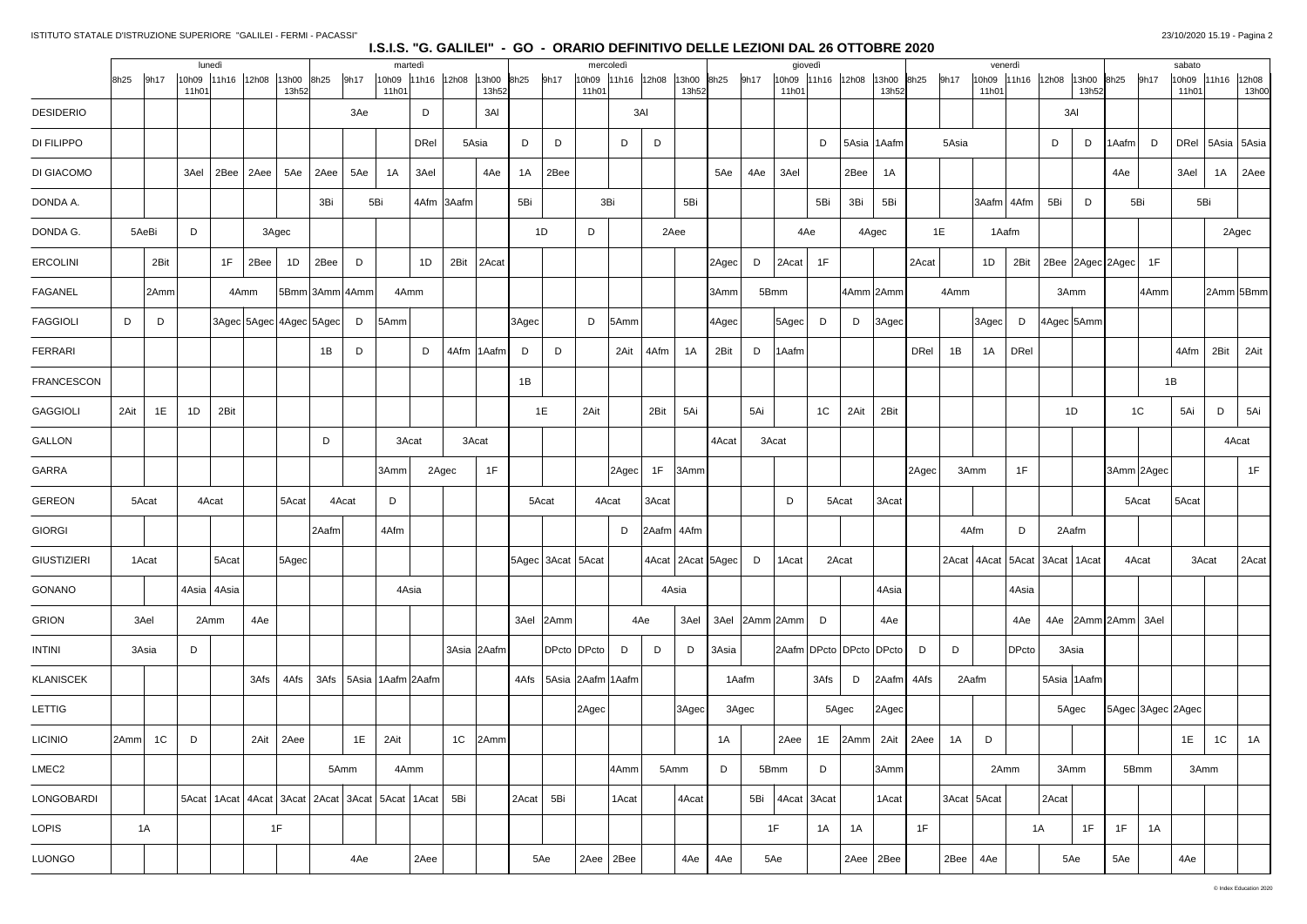|                    |       |             |               | lunedì            |       |                               |       |       | martedì           |                     |                     |            |             |       | mercoledì             |                   |                     |                     | giovedì                               |                |             |                   |                         | venerdì                      |           |                   |              | sabato                |              |                |
|--------------------|-------|-------------|---------------|-------------------|-------|-------------------------------|-------|-------|-------------------|---------------------|---------------------|------------|-------------|-------|-----------------------|-------------------|---------------------|---------------------|---------------------------------------|----------------|-------------|-------------------|-------------------------|------------------------------|-----------|-------------------|--------------|-----------------------|--------------|----------------|
|                    | 8h25  | 9h17        | 11h01         | 10h09 11h16 12h08 |       | 13h00<br>13h52                | 8h25  | 9h17  | 11h01             | 10h09 11h16 12h08   | 13h00 8h25<br>13h52 |            | 9h17        | 11h01 | 10h09 11h16 12h08     |                   | 13h00 8h25<br>13h52 | 9h17                | 10h09 11h16 12h08 13h00 8h25<br>11h01 |                | 13h52       |                   | 9h17<br>11h01           | 10h09 11h16 12h08 13h00 8h25 | 13h52     |                   | 9h17         | 10h09 11h16<br>11h01  |              | 12h08<br>13h00 |
| <b>MANIACCO</b>    | 4Bi   | 4Ai         |               | 3Bi               |       | 1A                            | 4Ai   |       | 3Bi               |                     |                     |            |             | 4Bi   | 1A                    | 3Bi               |                     | 3Bi                 | 1B                                    |                | 4Ai         | 3Bi               | 4Bi                     |                              | 1B        |                   |              |                       |              |                |
| <b>MARINI</b>      |       |             | U.T.          |                   |       |                               |       |       | U.T.              |                     |                     |            |             | U.T.  |                       |                   |                     |                     | U.T.                                  |                |             |                   | U.T.                    |                              |           |                   |              |                       |              |                |
| <b>MASCOLI</b>     |       |             |               |                   |       |                               |       | 2Aee  | 5Ae               |                     |                     |            |             |       | 5Amm 2Bee 2Aee        | 1A                |                     | 2Bee<br>1A          | 1A<br> 2Aee                           |                | 5Ae         | 5Ae               | 2Aee                    |                              | 5Amm 2Bee | 1A                |              |                       | 2Bee         | 5Amm           |
| <b>MAZZIOTTI</b>   |       |             |               |                   |       |                               | 4Amm  | 1B    |                   | 3Amm 2Amm 2Bit      |                     |            |             | 4Amm  | 5Ai                   | 3Amm'             | 1B                  | 2Amm                | 2Bit 3Amm                             | 1B             | 4Amm        | 5Ai               | 2Bit                    | 1B                           |           |                   |              | 2Amm                  | 5Ai          | 3Amm           |
| <b>MICCOLI</b>     |       |             |               |                   |       |                               |       |       | 3Agec 3Agec       | 5Agec               | D                   |            | 4Ai 5Agec D |       |                       | $ 3 \text{Agec} $ | 4Ai                 | 4Ai   5Agec   3Agec |                                       |                |             |                   |                         | 3Agec 3Agec                  | 4Ai       |                   | 4Ai          |                       | 5Agec        |                |
| MURAD. GALLAS 5Bmm |       |             | 5Amm          |                   | 3Amm  |                               |       |       |                   | 5Amm                | 5Bmm                |            | 5Bmm        |       | 4Amm                  |                   |                     | 5Amm                | 4Amm                                  | 3Amm           |             |                   |                         |                              |           |                   |              | $5Amm$ 3Amm 4Amm 4Amm |              |                |
| MUSSA IVALDI       |       | 2Agec 2Acat | 1E            |                   | D     | 2Bit                          | 2Bit  | 1A    |                   | 1C $ $ 2Acat        |                     |            |             |       |                       |                   |                     |                     | $ 2 \text{Agec} $                     | 1 <sup>C</sup> | 1E          | 1A                |                         | 1E 2Agec 2Bit                | 1C        | $ 2$ Acat $ D $   |              | 1A                    |              |                |
| ORZAN              |       |             |               |                   |       |                               |       |       |                   | 2Bee 2Aafm 1Acat    |                     |            |             |       |                       |                   |                     | 2Bee<br>D           |                                       |                |             |                   |                         |                              |           | 2Aafm 1Acat       |              |                       | 1Acat   2Bee |                |
| PALLAVICINI        |       |             | 4Ai           | 2Ait              | 1D    | 3Bi                           | 1D    | 3Ai   |                   | 4Bi<br>3Bi          | 2Ait                |            |             |       |                       |                   |                     |                     | 1D<br>4Ai                             | 3Ai            | 4Bi         | 4Ai               | 3Bi                     | 2Ait<br>3Ai                  |           | 4Bi               | 3Ai          | 1D                    |              | 3Bi            |
| PANGOS             |       | D           | 1B            | D                 | 2Bee  | 2Aee                          |       |       |                   | 1D<br>2Bit          | $ $ 2Acat           |            |             |       |                       |                   |                     |                     |                                       | 1E 2Amm 2Ait   |             |                   |                         |                              |           | $ 2 \text{Agec} $ | 1F           | 1 Acat                | 1C           | 1A             |
| PELLEGRINI         |       |             |               |                   |       |                               | 3Acat |       |                   |                     |                     |            |             |       |                       |                   |                     |                     |                                       |                | 3Acat 3Acat |                   |                         |                              |           |                   |              |                       |              |                |
| PERILLO            |       | 3Amm        | 2Ait          | 1C                |       | 1C                            |       | 3Amm  |                   | 2Ait                | 3Amm 2Ait           |            | 2Ait        |       | 1C                    |                   |                     | $1C$ 3Amm           |                                       |                |             |                   | 1 <sup>C</sup>          | 3Amm<br>2Ait                 | 2Ait      |                   |              |                       |              |                |
| PERRICONE          |       |             |               |                   |       |                               |       |       |                   |                     | 5Acat               |            |             |       |                       |                   |                     |                     |                                       |                |             |                   | 4Acat                   | 5Acat                        |           |                   | 5Acat        | 4Acat                 | 4Acat        |                |
| PESCE              |       |             |               |                   |       |                               |       |       |                   |                     |                     |            | AAgec 3Agec |       |                       |                   |                     |                     |                                       |                |             |                   |                         |                              |           | $ 3 \text{Agec} $ |              |                       | 4Agec        |                |
| PETERIN            |       |             | 3Ai           |                   | 3Ae   | 4Ae                           |       | 3AI   |                   | 4Ae                 |                     |            |             |       |                       |                   |                     |                     |                                       | 3AI            |             |                   | 4Ae                     | 3AI                          | 3Ae       | 3Ae               |              | 3Ai                   | 4Ae          |                |
| PETTARIN           |       |             |               |                   |       |                               |       | 3Ae   |                   | 4Ai                 | 5Ae                 |            | 4Ai         |       |                       | 5Ae               |                     |                     | 5Ae                                   |                | 3Ae         |                   |                         |                              |           |                   |              | 5Ae                   | 4Ai          |                |
| POPAZZI            |       |             |               |                   |       |                               |       |       |                   | 1B                  | 1E                  |            |             |       |                       |                   |                     | 1B                  | 1Acat                                 | 1E             | 1B          |                   |                         |                              |           | 1Acat             | 1E           | D                     |              | 1Acat          |
| PORTELLI           |       |             | 1B            | 1Aafm             |       | 1Acat                         |       |       |                   |                     |                     | 1Acat      | 1B          | 1Aafm |                       |                   |                     |                     |                                       |                |             |                   |                         |                              |           |                   |              | 1Acat                 | D            | 1B             |
| <b>PRENCIS</b>     |       |             | 5Ae           |                   | 3Bi   | 3AI                           | 3AI   |       | 4Bi               | 5Ae                 | 3AI                 |            |             | 5Ae   |                       | 3AI               |                     |                     |                                       |                |             |                   | 3AI<br>5Ae              | 4Bi                          | 3Bi       | 3AI               |              | 4Bi                   | 5Ae          |                |
| <b>PUNTIN</b>      |       | 5Amm        | 4AmBi         |                   | 1B    | 1B                            |       |       |                   | 1B  4AmBi 5Amm 5Amm |                     |            |             |       | 1B                    | 4AmBi 4AmBi       |                     | 4AmBi               | 1B                                    |                |             |                   |                         |                              |           | 1B                |              |                       | 5Amm 5Amm    | $\mathsf{D}$   |
| QUALA              |       | 5Acat       |               |                   | 3Acat |                               |       |       | 4Acat 5Acat       |                     | 3Acat               |            | 5Acat       |       | 3Acat 5Acat           |                   |                     | 4Acat               | 3Acat                                 |                | 5Acat       |                   |                         |                              |           |                   |              | 3Acat 5Acat           | 5Acat        |                |
| QUALI              |       |             | 2Acat         |                   |       | 5Acat   4Acat   5Acat   2Acat |       |       |                   |                     |                     |            | 4Acat       |       | 2Acat   2Acat   5Acat |                   |                     | 2Acat               | 5Acat   4Acat   4Acat                 |                |             |                   | 5Acat                   | 4Acat<br>D                   | 2Acat     |                   |              |                       |              |                |
| RIZZI              |       | 1Aafm       | 5Bmm          |                   |       |                               |       | 1Aafm |                   | D<br>3Afs           |                     | 3Afs 1Aafm |             | 3Afs  | 5Bmm                  |                   | 1Aafm               |                     |                                       |                |             |                   | 1Aafm 5Bmm 5Bmm 3Afs    |                              |           |                   | 3Afs   1Aafm |                       | 5Bmm         |                |
| <b>ROVIELLO</b>    | 4Agec |             | 4Agec         | $ 5$ Agec $ $     |       |                               |       |       | 4Agec 5Agec 5Agec |                     | 3Agec               |            |             |       | $ 5 \text{Agec} $     |                   | 4Agec               |                     |                                       |                |             |                   | 5Agec 3Agec 4Agec 5Agec |                              |           | 4Agec 4Agec       |              | 5Agec                 | 3Agec        |                |
| <b>RUBINACCIO</b>  |       | 2Aee 2Agec  |               | 3Aafm 1Acat       |       | D                             | D     |       | DRel $2Acat$      | D                   |                     | 2Agec      | 1F          |       |                       |                   |                     | 2Aee                | 3Aafm                                 | D              |             | $ $ 2Acat   1Acat | 1F<br>D                 | 3Aafm                        |           |                   |              |                       |              |                |
| SABOT              |       |             | $2Bee$ $2Bee$ | 1E                | 1E    |                               | 3Ai   |       | 2Bee              | 1E                  |                     |            | 3Ai         |       | 1E                    | 2Bee              |                     | 3Ai                 | $2Bee$ 2Bee                           |                | 3Ai         |                   |                         |                              |           | 3Ai               |              |                       | 1E           | 1E             |